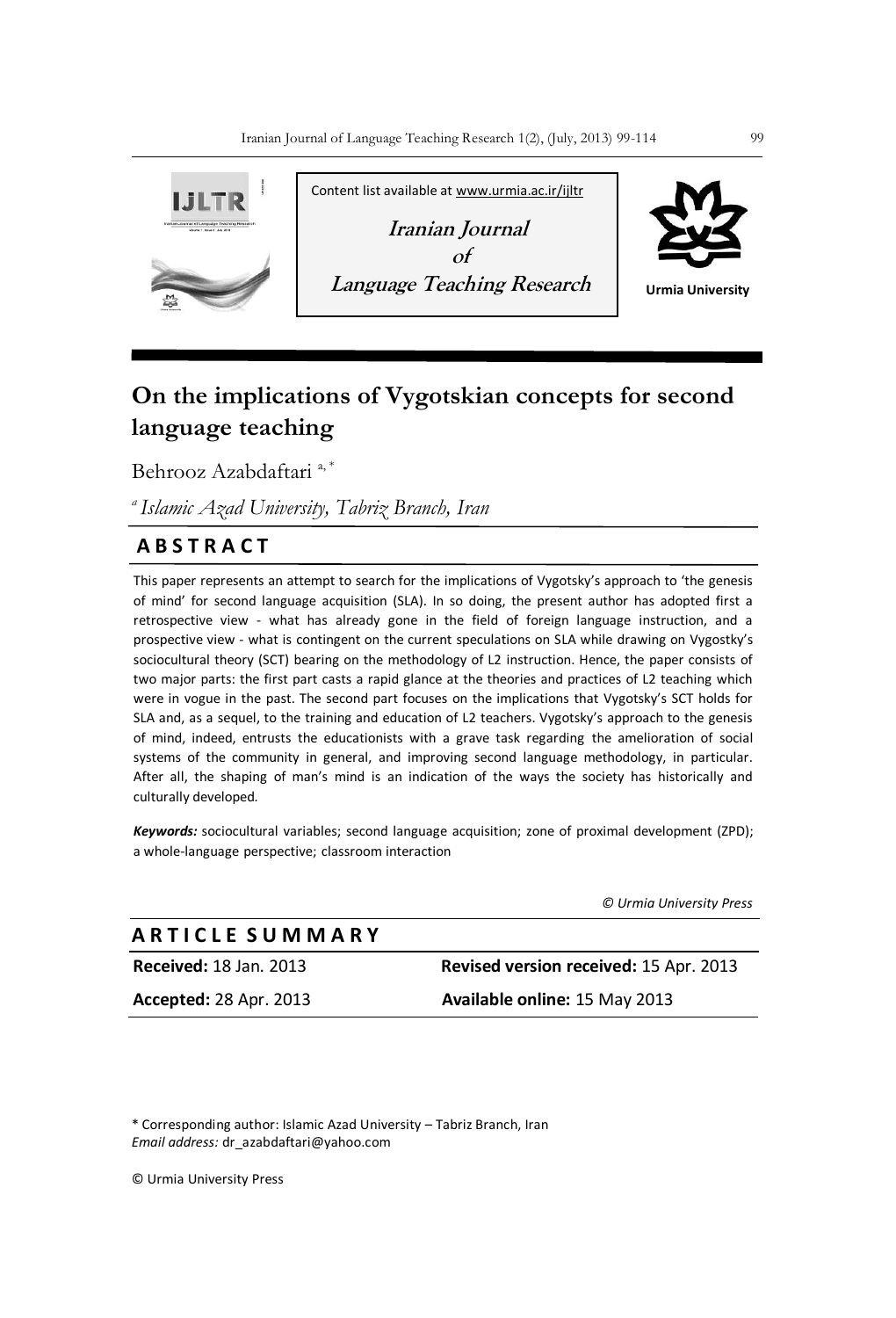#### **Introduction**

Having committed myself onto the paper the main purpose of the present study in the form of the abstract, I cannot help being daunted by the depth and scope of the task of pursuing the resounding ripple effects of sociocultural theory (SCT) on numerous perspectives on second language acquisition (SLA). The gravity of the task lies in the fact that for any research worker intending to speculate about the future trend of SLA, he/she cannot turn a blind eye to what has gone in the years, decades, and even centuries before. This paper intends to treat the topic in two main parts: a) the background literature on second language teaching, and b) the contributions of Vygotskian ideas to SLA. However, in the first part, we, by no means, are to weigh up the form, the type, the source, or the scope of the theories of second language instruction offered as of date. It is an enormous task to try to account for the multiplicity and heterogeneity of the theories involved, many of which are said to be oppositional. The reader is well advised to refer to Long"s (1993) *Assessment strategies for second language acquisition theories.* In this paper, the author, Michael Long, while addressing the SLA theory proliferation, has posited the view that there are between 40-60 theories, some of them carrying the captions such as hypotheses, models, frameworks, perspectives, and approaches which are often used in free variation in much of the literature, leaving the reader scratching his head as to the distinctive borderlines setting them conceptually apart. The following quotation from the author (1993, pp. 225-6) will drive home the point aptly:

> SLA theories are as diverse as they are numerous: They differ in *form,* with causalprocess (Gardner, 1985) and set-of-laws (Spolsky, 1989) prevalent, and are of three basic *types* nativist, both specific (White, 1989) and general (Wolfe-Quintero (1992), environmentalist (Schumann, 1986), and interactinonist (Pienemann & Johnson, 1987). They differ in *source,* drawing upon works in linguistics …. , sociolinguistics ….. psychology ….., psycholinguistics, and combinations thereof…. . They also differ in *scope ,* the range of data they attempt to explain. Some address naturalistic SLA only (Schumann, 1978), some instructed only (Ellis, 1990), some both …., some children…., some adults ….. some specific linguistic systems, such as phonology …. or lexicon … .

Interestingly enough, with regard to the foregoing quotation, we find no clue whatsoever of Vygotsky"s sociocultural views, for example "whole-language teaching", "the zone of proximal development (ZPD) as a basis for instruction', 'scaffolded learning', 'writing as a social process', 'a Vygotskian interpretation of reading recovery' (Moll, 1999, 206-221) regarding SLA, mainly because Vygotsky lived his short span of life (he died in 1934) when he was 38 years old, leaving behind his legacy of lofty views and ideas in many disciplines such as psychology, language, literature, art, cognitive science, literacy, child language acquisition, mental pathology – the grist for the future researchers' mills.

#### **PART ONE**

Retracing the steps of research workers in applied linguistics during the last 60 decades, one cannot help but notice some general trends of SLA development (Azabdaftari, 2000). After the Second World War, structuralism, going with the tide of scientific enthusiasm of the era, was hoisted to the pedestal of worship only to be brought down by the contestant theory of Chomsky"s transformational generative grammar. Structuralism was harshly criticized for the chinks in its theoretical armor; the main liability was its eschewing meaning in language study because it was mental, hence unavailable for direct observation. Structural linguistics developed in part as a reaction to the traditional grammar. Traditional approaches to the study of grammar had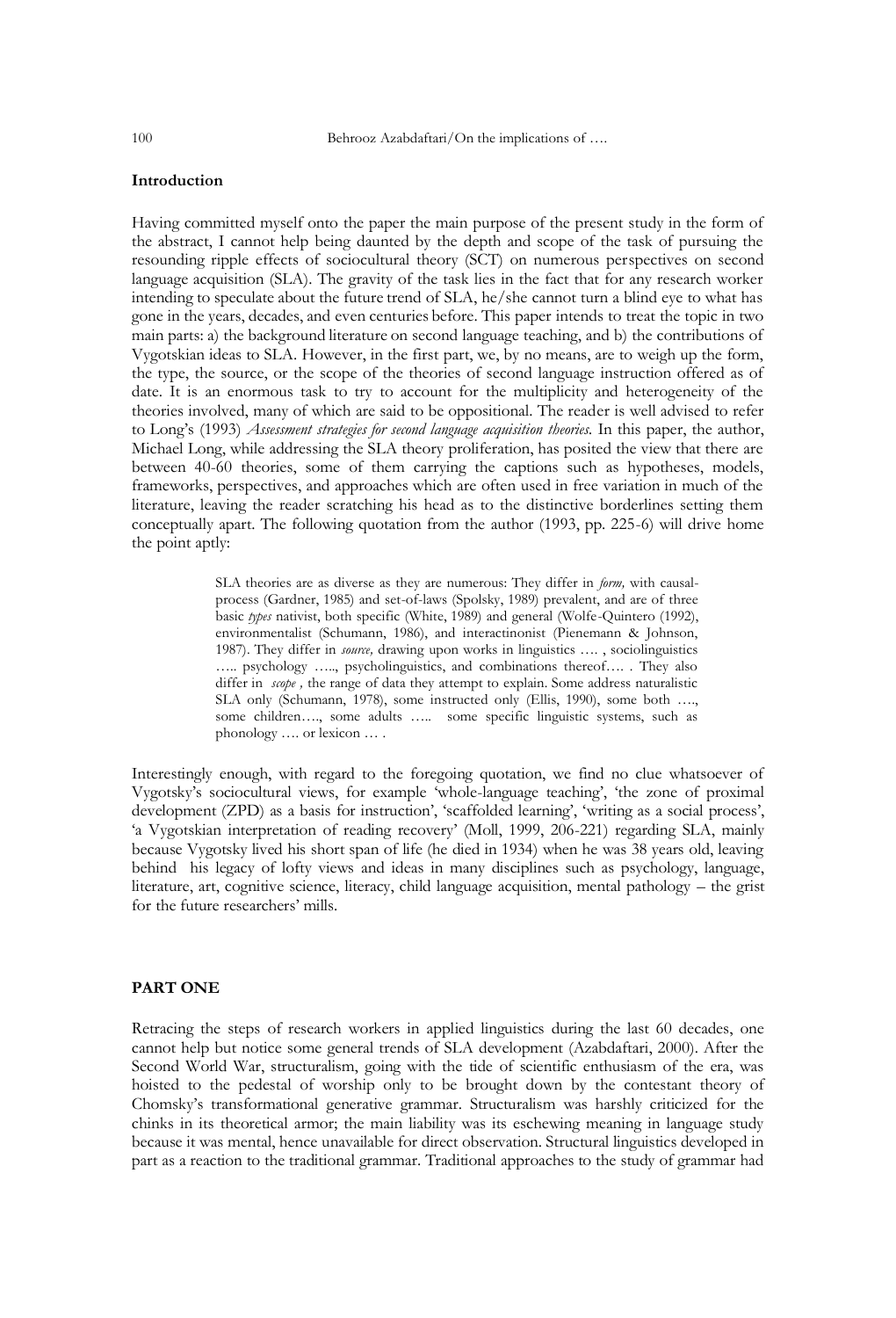linked the study of language to philosophy. Grammar was considered as a branch of logic, and grammatical categories of Indo-European languages were thought to represent ideal categories (Richards & Rogers, 1991). A reaction against traditional grammar was prompted by a newly awakened interest in non-European languages, collecting examples of what speakers said, and analyzing them according to different levels of structural organization rather than according to Latin categories. Thus, language was viewed as a system of structurally relevant elements for the encoding of meaning, the elements being phonemes, morphemes, words, structures, and sentence types. Learning a language was assumed to entail mastering the building blocks of the language, and in pedagogy, the second language learning was equated with learning structural differences between the learner"s L1 and L2 as the misconception was that similar items can easily transfer from L1 to L2. This position is evidenced with the following quotation by Banathy, Trager and Waddle (1966, p. 37):

> The change that has to take place in the language behavior of a foreign language student can be equated with the differences between the student's native language culture and those of the target language and culture …. What the student has to learn equals the sum of differences established by contrastive analysis.

The structural linguistics offered the foundation for audiolingual method (ALM) of second language teaching in the decades following up to 1959, the year when Chomsky published his famous critical article *A review of B. F. Skinner's verbal behavior,* heralding a revolution in linguistics in its true sense. In the meantime, the psychology in vogue which was applied in tandem with linguistics was behaviorism. It was going to establish itself as a separate science and to separate itself from philosophy and physiology. Behaviorists in psychology rejected all forms of introspection and went so far as denying the existence of conscious thought as being unobservable. The behaviorist theory of language learning later grew into stimulus-response (S-R) theories of learning, in which the similarity of animals and human learning was compared. Thorndike, for example, maintained the learning in animal and simple learning in humans is a matter of establishing connection between stimulus and its response through trial and error.

The pre-eminence of these mechanistic theories continued until the emergence of cognitive psychology in the 1950s and 1960s, which was preceded by cognitive theories of learning developed in Germany around 1912 by Wertheimer and by Kohler. With structural linguistics and behavioral psychology in defensive position, due to the collapse of their theoretical underpinnings, transformational-generative grammar together with its supportive partner (i.e., code learning psychology) gathered momentum, making a dent on the ensuing linguistic and psychological theorizing, in some cases blazing a trail in language study and language education. Cognitive psychologists began increasingly to question the stimulus-response learning theories upon which teaching techniques rested (Chastain, 1988). Now, they were ready to consider other models such as neurophysical, information-processing, interactional models, for example, schaffolded learning, Zone of Proximal Development (Vygotsky, 1978), whole-language learning (Goodman & Goodman, 1999), Activity Theory (Leontiev, 1978,1982), and cultural-historical schooling (Elkonin,1980; Davydov,1977, 1982; Lompscher, 1984, 1985).

The new developments became possible when the shackles of behavioristic thinking in psychology and the structuralist's conception of language were taken off and the innovative view of transformational generative linguistics gave rise to rethinking of language as consisting of both form and meaning, to defining language in terms of rules, to making a distinction between deep structures carrying core rules (common to all natural languages) and surface structures, shaped by periphery rules, relative to each individual language, and indicative of sociohistorical exigencies of the speech community in which it is used. Generative theorists, the contestant of behavioristic approach to language acquisition, were asking deeper questions that probed beneath and beyond scientific investigation. The nativist approach to child language study, an offshoot of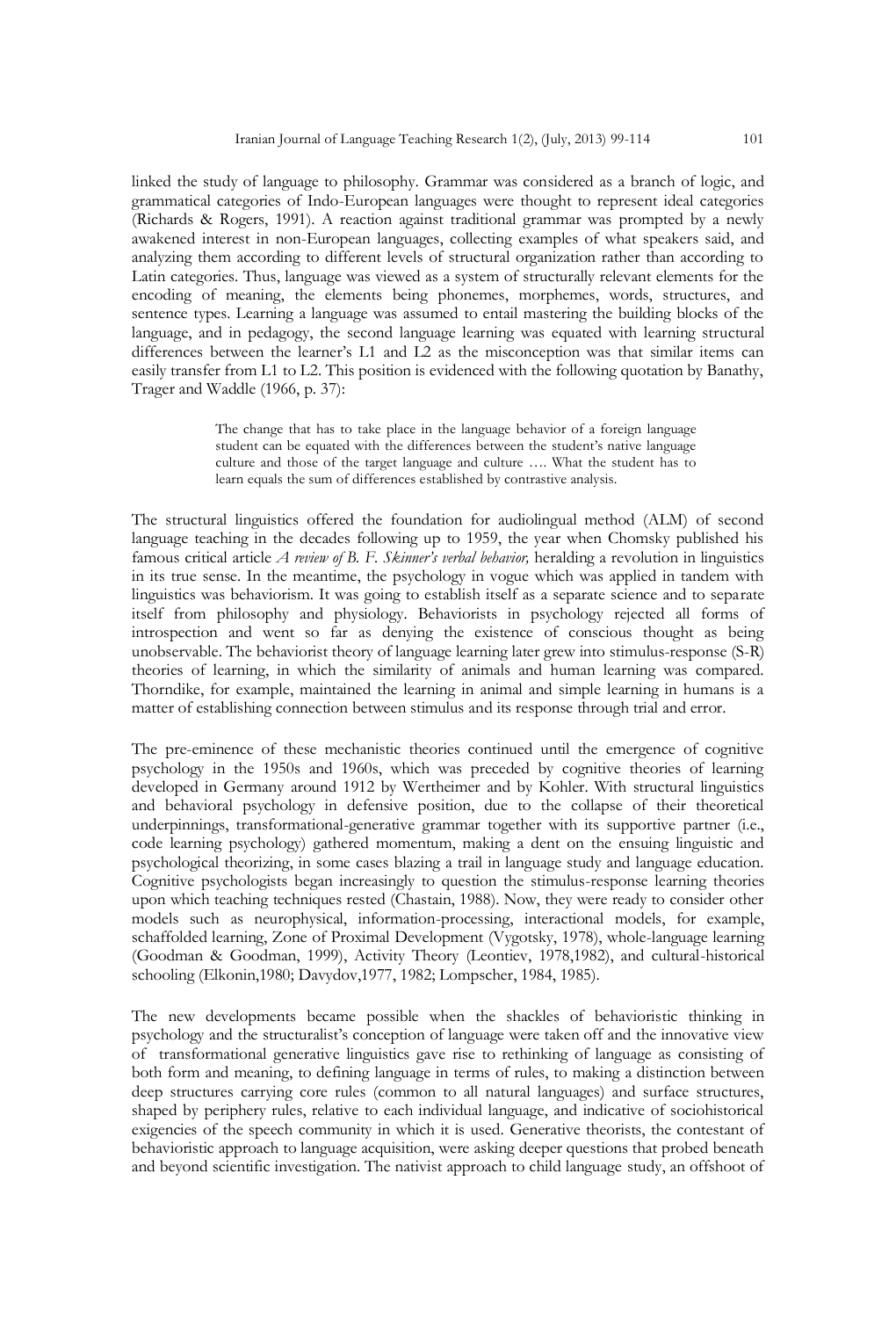generative theories, led by Chomsky (1968), vehemently supported the view that language acquisition is innately programmed, that we are born with a built-in syllabus that predisposes us to language acquisition, resulting in the construction of an internalized system of language. The nativist approach to language study derives its force from several sources: a) language is *species specific,* biologically determined, b) the child"s mastery of native language in a short time despite the paucity of input, and c) four properties of language acquisition device (LAD): 1) the ability to distinguish speech sounds from other sounds in the environment, 2) the ability to organize linguistic events into various classes which can be later refined, 3) the knowledge that only a certain kind of linguistic system is possible, and 4) the ability to engage in a constant evaluation of the developing linguistic system so as to construct the simplest possible system out of the linguistic data that are encountered (McNeil,1966). With the nativist approach to language study, aspects of meaning – abstractness and creativity – were accounted for more adequately.

Studies of child language acquisition, following the nativist"s tradition of inquiry and preceding the communicative approach to second language teaching (Azabdaftari, 1998, 2007), focused on the Universal Grammar (UG), positing that all human beings are genetically equipped with universal linguistic rules. The Universal Grammar, composed of different kinds of universals (Chomsky,1965), attempted to discover what it is that all children, regardless of their native languages, bring to the task of learning an L2. More specifically, how it is possible that they follow the same route while acquiring a second language. As an example of the nativist's claim regarding a genetically programmed universal grammar, the following two sentences by Chomsky are noteworthy (Ellis, 1980:

- 1) We gave the book *to the girl.*
- 2) We explained the answer *to the girl.*

The two sentences given above share the same surface structure: PRO+VERB+NP+PRE+NP, yet in (1) *to the girl* is indirect object, and in (2) *to the girl* is a prepositional phrase. The question is that how the child finds out that "give" takes an indirect object, and "explain" is followed by a prepositional phrase, because the child has never been heard to say: \* We explained the girl the problem, though he has been heard to say: "We gave the girl the book". The nativists argue that there must be some innate principle that governs the child"s language acquisition behavior. The nativist rationalistic approach to language acquisition and the Universal Grammar did not enjoy its celebrity for long. Chomsky's theory of transformational grammar was first attacked by insiders, Chomsky"s own students, called "generative semanticians", who called into question Chomsky"s notion of idealized speech community, which discarded contextual meanings of utterances in verbal interactions. While Chomsky, in his attempt to find out specific linguistic properties of the brain, sought the propositional meanings of sentences, unaltered by contextual effects, generative semanticians claimed that any attempt to define meaning without considering the context of language use is doomed to failure. Generative semanticians attached the tribute of psychological reality to utterance/communicative meaning rather than to sentence/lpropositional meaning, the latter being upheld by Chomskyan school of thought.

The new shift in the interest of SLA studies, indeed, is reminiscent of the form-function discussion in Hallidayan Systemic Grammar and the Discourse Theory. The Discourse Theory, a contestant to both structuralist and transformational grammarians' taxonomic linguistics, advanced a counter claim to the innateness of the principles of language acquisition, arguing that the development of formal linguistic devices for realizing basic language functions grow out of interpersonal uses to which the language is put (Hatch,1978). To put it simply, a) the language structures are the reflection of the functions they (structures) serve, and b) linguistic universals, as seen by Halliday (1978b), are a manifestation of the types of use we make in face-to-face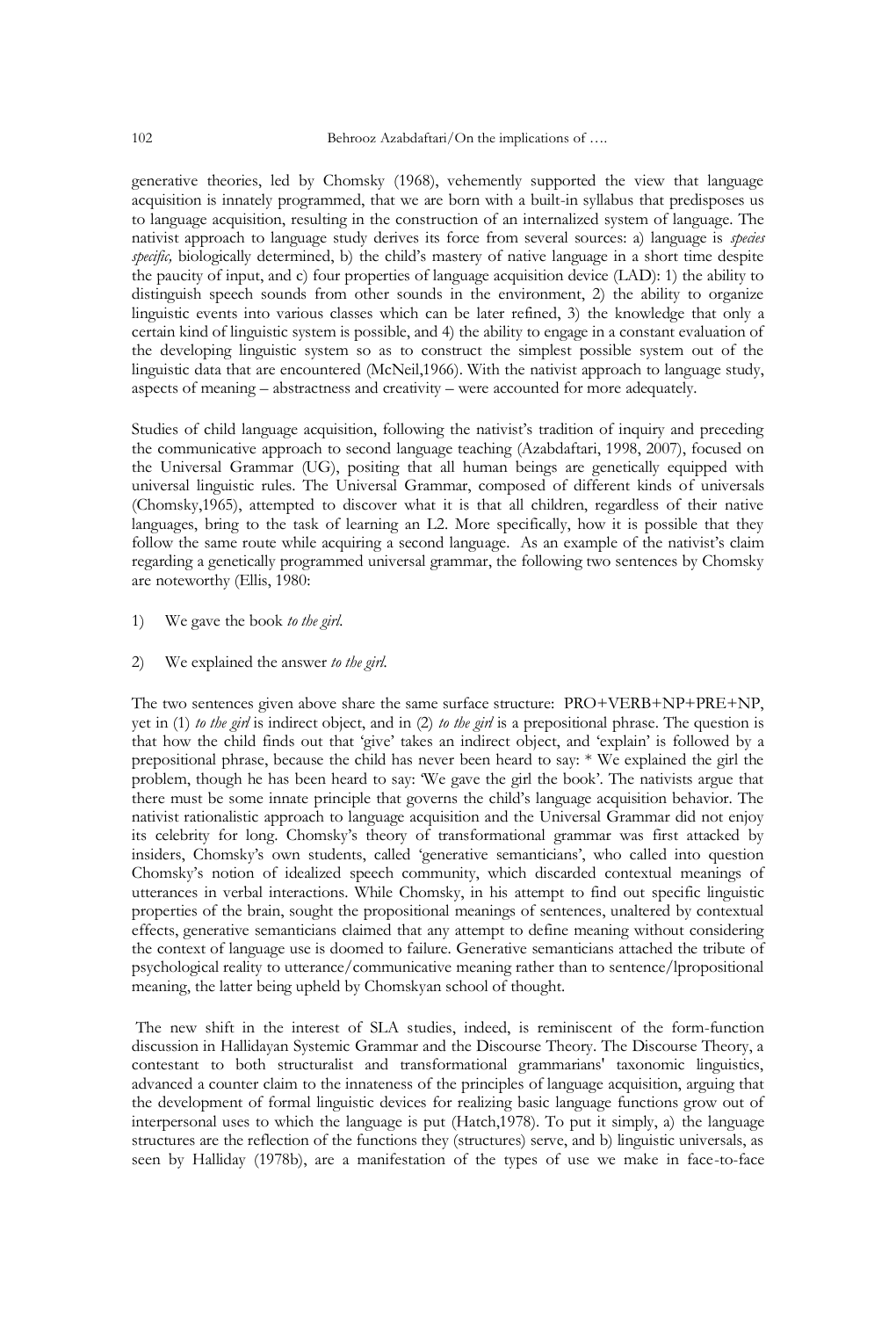interaction. In this outlook, what is universal is not linguistic; rather, it is communicative, i.e. people in natural communication follow certain communicative universals. For example, greeting elicits a response (a universal routine); the response, however, can be in the form of greeting back verbally, bowing, raising the hat, nodding the head, waving the hand, giving a smile, etc. In interactionist approach to language acquisition, the innate property of language learning principles is eclipsed by the significance of input in shaping the verbal behavior of L2 learner. An interesting fact, pointed out by discoursists in SLA, is the fact that input is not determined solely by the speaker; it is also determined by the learner himself (Ellis, 1986). The feedback the learner provides affects the nature of subsequent input by the teacher/speaker. This dialogic nature of interaction in SLA, which is jointly created by the teacher and the student learner, teacher and student group, student and student, is affected by the classroom constraints, and turns the dialogue into an instructive endeavor, reeking of the natural communication among the individuals in the society. Hatch proposes that "We need to look at discourse in order to study how language learning evolves out of strategies used [by interlocutors] to carry on conversation" (as cited in Ellis, 1986, p. 138), a view that is expressed differently by Herder (1980, p. 168); namely, "extending one's action's potential inevitably extends one's language". The cornerstone of Hatch"s (1980) argument regarding the process of second language acquisition is negotiation of input – what speakers do in order to achieve successful communication. In first language acquisition, where the rate of development is concerned, researchers have been able to demonstrate that some discourse features have been facilitative (Cross, 1978). Drawing on child language acquisition, some SLA researchers (Selinker 1972; Corder, 1976, 1978a), addressing the development of interlanguage, have expressed the view that some status should be given to the deviant utterances of the learners as institutional/transitional competence. Carl James (1981) argues that attempt should be made to naturalize the L2 learner"s utterances in face-to-face conversations by manipulating certain model sentences through repetition, substitution, conversion – the process which is seen in mother-child interaction, and which is termed 'adaptability' by Hymes (1977) and 'elaboration' by Corder (1975). The impact of negotiated input in Discourse Theory, however, remains to be substantiated – how data made available through discourse are sifted and internalized by the learner.

To conclude the first part of this paper, I may recapitulate what I have said so far, SLA has spawned a plethora of theories, models, frameworks, perspectives in its attempt to account for *what* is that is acquired, *how* it is acquired, and *when* it is acquired., and *why* it is acquired (Rutherford, 1982).

It has been observed that a theory comes into prominence during its heyday, only to be pulled down from the pedestal of worship and replaced by the contestant theory. Structuralism, once touted as a scientific approach to L2 instruction was harshly criticized by Chomsky, who no sooner had offered his revolutionary linguistic ideas regarding homogeneity of speech community and idealization of language uses (i.e. one-to-one relationship between form and meaning) than was ostracized by his students – generative semanticians, who highlighted the multiple relationships between form and meaning. Here we may sound a warning note to the effect that a) Chomsky has never directly addressed the questions besetting SLA, and b) Chomsky"s research represents an attempt to learn about the working of man"s brain, which is species specific. Hence, all that is external to the mental processing of man"s mind remains beyond Chomsky"s concern. Those who accuse Chomsky of overlooking contextual bearings in language studies are barking up the wrong tree. It is in Vygotsky"s studies regarding the genesis of mind that we are wised up to the fact that man"s mind itself is the by-product of social, cultural, and historical mechanisms.

Language teachers, having been disillusioned with linguistic contributions to language pedagogy after the setbacks suffered by structuralism and transformational grammar, became too wary of putting their eggs in the linguist"s basket, and turned to psychology for pedagogical insights and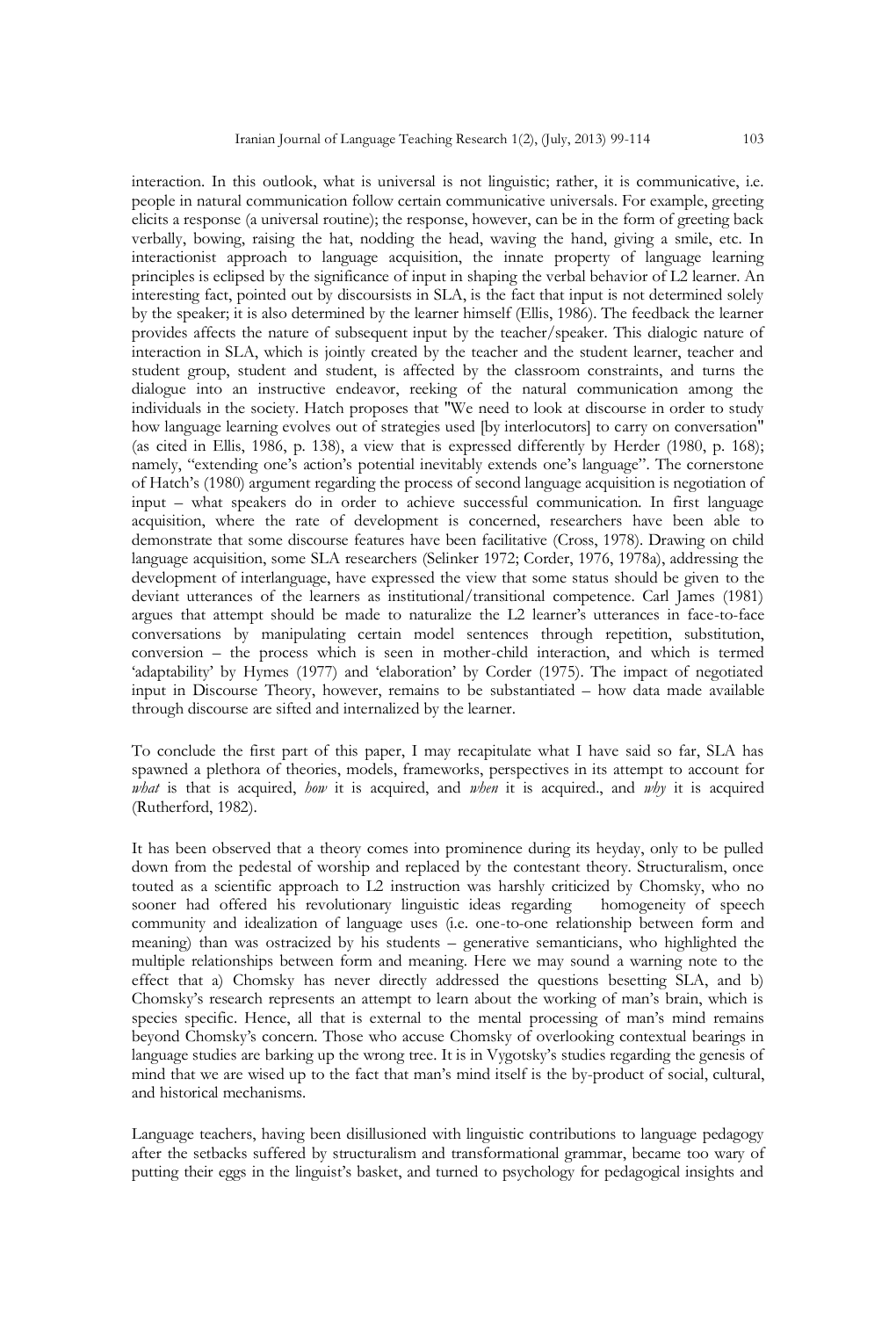came up with some innovative ideas bearing the names such as Community Language Learning (CLL)/Counselling-Learning (Charles Curran, 1972), Suggestopedia (Geogri Lozanov, 1979), The Silent Way (Caleb Gattegno, 1972), Total Physical Response ( James Asher, 1977), The Natural Approach (Stephen Krashen, 1982, 1997), all of which are labeled by H. D. Brown (2001, p. 24) as 'designer methods of the spirited 1970s'. It is interesting to note that in the welter of surging body of approaches to second language instruction, the sociocultural approach to second language teaching remains to emerge and nail its colors to the mast in SLA. This final point serves as a link to the second part of our discussion – the challenges and implications of sociocultural theory to second language pedagogy.

#### **PART TWO**

As an introduction to this part of the paper, researchers in their attempt to answer "*how* does the learner work on samples of the input data?', and 'why does SLA take place?' have followed two main trends: i) theory-then-research, and ii) research-then-theory. As noted by Ellis (1986, p. 290), some researchers view SLA amenable to natural science methods of inquiry, which fits in well with the first trend: theory-then-research. This approach is said to constitute a dogmatic thinking. There is also another group of researchers who opt for selecting a phenomenon, collecting data, looking for systematic patterns, ending up with constructing a theory. The second trend does not lead to a comprehensive theory; it provides only some insights into the phenomenon under study. In SLA the second trend is much in vogue. In the meantime, we should bear in mind that there is need for both approaches in SLA, and that no single theory of SLA has the monopoly of the truth regarding language acquisition. That said, we now address the challenges that the sociocultural theory (SCT) has got to meet and the implications that it has to offer for second language pedagogy.

Vygotsky"s sociocultural theory represents an attempt to investigate the development of higher forms of man"s mental behavior. Very briefly, we may say that human psychological functions are mediated by social practices and cultural artifacts (i.e. tools and signs) with language being the most important sign system. Previous research (by both innatists and behaviorists) on human mental functioning assumed a unidirectional relationship between man and nature. That is, humans are the way they are either because of their biological make-up or because of the environment in which they live. In the former, the directionality flows from the brain to the world, and in the latter from the world to the brain (Lantolf & Thorne, 2006). This dialectical approach, a characteristic feature of sociocultural theory, proposes a bidirectionality in which the elementary functions of the brain, through the culturally rooted mediation of artifacts, both physical tools and psychological/symbolic tools, are transformed and come under the control of the person. The person, in turn, works changes in the environment and creates his world in proportion to the sociocultural conditions in which he/she has thrived.

Before we set ro single out the various implied contributions of Vygotsky or the Vygotskian legacy to second language acquisition, it is noteworthy to note that SCT is, in part, a psychological theory which assigns communicative activities a central role in man"s mental development and functioning. Vygotsky (1981, p. 163) has remarked that social relations or relations among people generally underlie all higher functions and their relationships. In Vygotsky"s view, the linguistic sign first has an indicative function in the early stages of ontogenesis (individual development), and then takes on a symbolic function. The indicative function of the linguistic sign directs the child"s attention to the object; the symbolic function helps him to abstract features of objects and generalize them into culturally determined concepts, hence relating to the world on a conceptual basis. Prior to developing a conceptually–based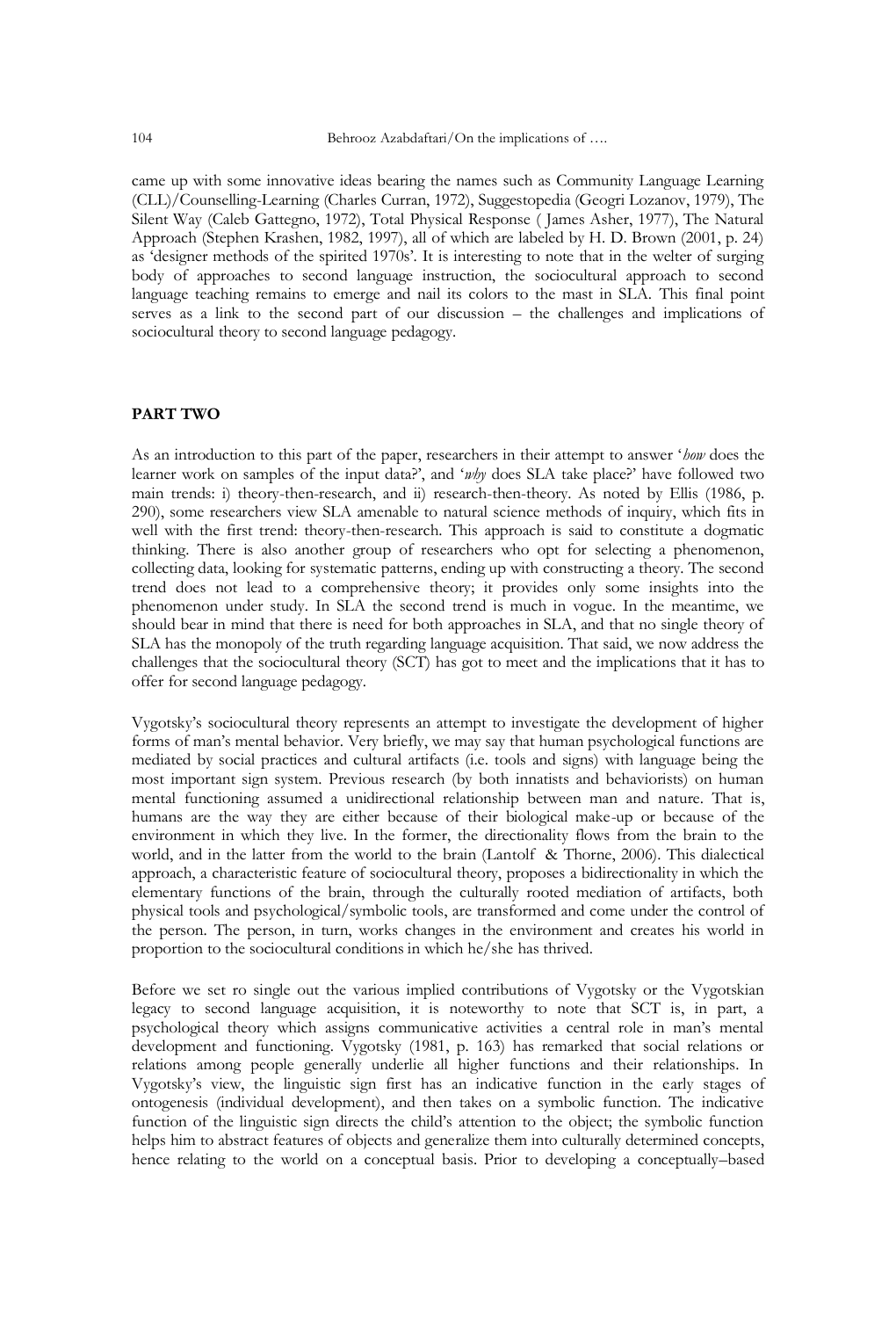mental system, the child"s knowledge is grounded in his primary empirical experiences. Once the child begins to think conceptually, his mental activity/rational thought becomes voluntary (Lantolf & Thorne, 2006, p. 17).

#### **Salient Features of Vygotskian Perspectives on SLA**

#### *Zone of Proximal Development (ZPD)*

Psychologists have realized that there are two types of metacognition present in human mental activity: those concerned with conscious reflection of one"s cognitive abilities, and those concerned with self-regularity mechanisms employed while solving a problem. As Wertsch (1985) has pointed out, the ability to engage in one type of metacognition does not imply the ability to engage in the other. The second type of activity, also labeled "strategic activity", can be carried out by the individual alone or in collaboration with other individuals. According to Vygotskian theory, the origin of self-regulation processes lies in social interaction. The transition from interto intrapsychological functioning takes place in the zone of proximal development, which is the difference between the child"s developmental level as determined by independent problem solving and the higher level of potential development as determined through problem solving under adult or in collaboration with more capable peers (Vygotsky, 1978, p. 85). The concept of zone of proximal development links processes of instruction and acquisition in a single site. Hence, natural approach to language acquisition and methods of language instruction are theoretically incommensurable, and Vygotsky"s ZPD (exponent of natural approach to language acquisition) and Krashen's i+1 (oriented to language instruction), despite a superficial similarity, are different conceptually. Although these two concepts are oriented towards the future; however, in i+1, the movement towards the future is certain and predictable, following a fixed route; in the ZPD, the movement towards the future is uncertain, open, and mediated (Dunn & Lantolf, 1998; Lantolf & Throne, 2006; Mitchell & Myles, 1998). In vygotsky's view, the only "good learning" is that which is in advance of development, the view that is in opposition to Piaget's view, in which maturation of cognitive abilities is the prerequisite for language development. The work of SLA researchers on cognitive processes (Ochs, 1986; Watson-Gegeo, 1990; Walson-Gegeo & Gegeo, 1999) is supported and informed by advances in the lines of theoretical and cognitive anthropology. NeoVygotskian scholars (Rogoff, 1990; Wertsch, 1985) have built on Vygotsky"s (1962, 1978) argument that children develop higher order cognitive functions, including linguistic skills, through interaction with adults and more knowledgeable peers. Nelson (1996), drawing on schema/script theory (Schank & Abelson, 1977), argue that children"s knowledge of language and world develops in the everyday routines in which they participate and from which they construct Mental Event Representations (MERs), that is thematic and script-like representations of behavior and events, some individually and others socially shared. In common with LS researchers, Nelson is concerned with how children acquire language and how language itself structures other kinds of cognitive development. Nelson agrees with Gibson's (1986) argument – an aspect of his 'ecological realist approach,' grounded in research on cognition in early infancy – that infants' perceptual, conceptual, and enactive systems are not simply innate, but *tuned* through experience to the sociocultural world in which they live (Doughty & Long, 2005).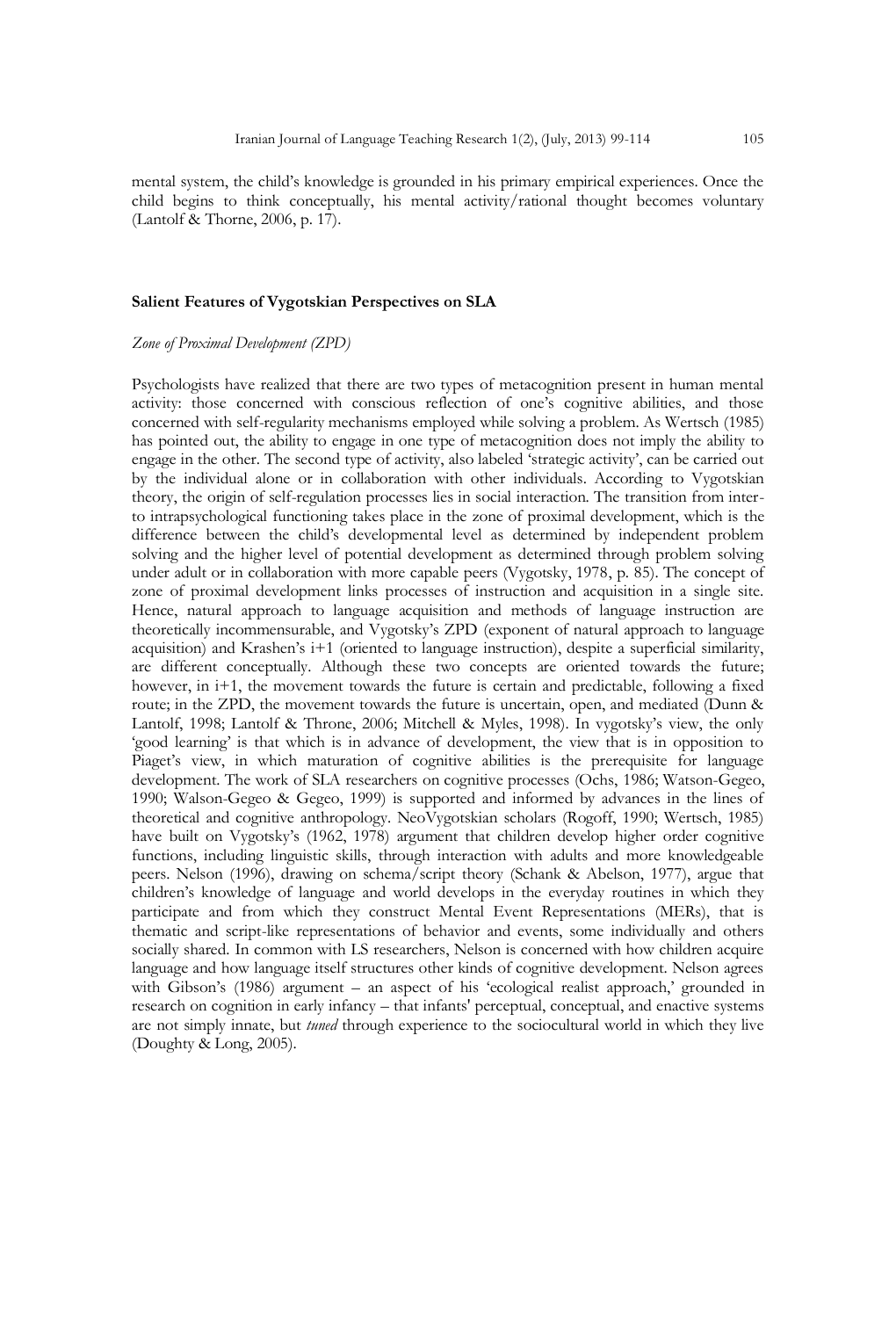#### *Unit of Analysis*

Sociocultural theory clearly rejects the notion that thinking and speaking are one and the same. It also rejects the communicative view of language (see Carruthers & Boucher,1998), which holds that thinking and speaking are completely independent phenomena, with speaking serving only as a means of transmitting already formed thoughts. Sociocultural theory argues that while separate, thinking and speaking are tightly interrelated in a dialectic unity in which publicly derived speech completes privately initiated thought (Lantolf & Thorne, 2006), a viewpoint that provides the cornerstone for recent work in mainstream cognitive science. Thus, thought cannot be explained without taking account of how it is made manifest through linguistic means, and linguistic activities, in turn, cannot be understood without "seeing them as manifestations of thought (Bakhurst, 1991, cited in Lantolf & Thorne, 2006, p. 7). Indeed, this view reflects Vygotsky"s (1973) view regarding the thought and word relationship which is given at the top of chapter 7: "I have forgotten the word I intended to say, and my thought, unembodied, returns to the realm of shadows." (p. 119) Accordingly, to break the dialectical unity between speech and thought is to forgo any possibility of understanding human capacity, as the explanation of water"s capacity to extinguish fire will make little sense if oxygen and hydrogen are analyzed separately. According to Vygotsky (1962), the unit of analysis should be of dialectical nature, embodying thought and language. Vygotsky proposed the *word* as a unit of analysis because in the word, the meaning, the central component of thought, and linguistic form are united. Vygotsky (1962) made a distinction between the lexical/ conventional/referential meaning of a word and its *sense*/personal/ contextual/pragmatic/inferential meaning. Regarding the question which one of these two meanings has, the psychological reality, i.e., the Vygotskian perspective, like interactionists and discourse analysts, tilts in favor of the second type of meaning, i.e. contextually-based meaning as Vygotsky believes it is in a word"s sense that *the microcosm of consciousness is to be discovered.* The conventional meaning of the word, as a behavioral habit, does not ring a bell in the traditional search for understanding mental processes. The particular way in which people deploy words leads us to the intentions of the speaker/writer.

### *Activity Theory*

Vygostky is credited with the idea that human behavior results from the integration of socially and culturally constructed forms of mediation into human activity. Mind, according to Luria (1973, 1976, a close colleague of Vygotsky"s, is not the activity of biologically given brain; it is a functional system formed by the cultural artifacts, the most important one being language (a symbolic tool). Vygotsky argued that if psychology was to understand these functional systems, it had to understand the formation of the activity (i.e. its *history*), and not its *structure*. This perspective has invoked changes in the speculations of SLA researchers regarding task-based language teaching; namely, the same language learning activity by L2 learners can be realized through different motives. For example, the second language teacher may get his students to do a certain grammar exercise in an attempt to introduce them to the working of the target language system, while the students in the class, motivated by their needs, are after, say, gaining admission to a university program. One seemingly single language learning activity, shared by the teacher and his students, is carried out by different motives and goals being in conflict with each other. It is through the Vygotskian Activity Theory, with Leontiev (1978) carrying the torch, that the SLA teachers and ethnolinguists have wised up to the subtleties of the concept of activity and have seen it proper to revise the methods of task-based teaching (see Wertsch, Minick, & Arns, 1984). Lantolf (2000) argues that activities do not unfold smoothy; what begins as an activity can end up as another activity in the course of unfolding. Ellis (2003) believes that the same task results in different kinds of activities when performed by different learners and, also, that it can result in different activities when performed by the same learners at different times. This is because whenever individuals perform a task, they 'construct' the activity in terms of their motives and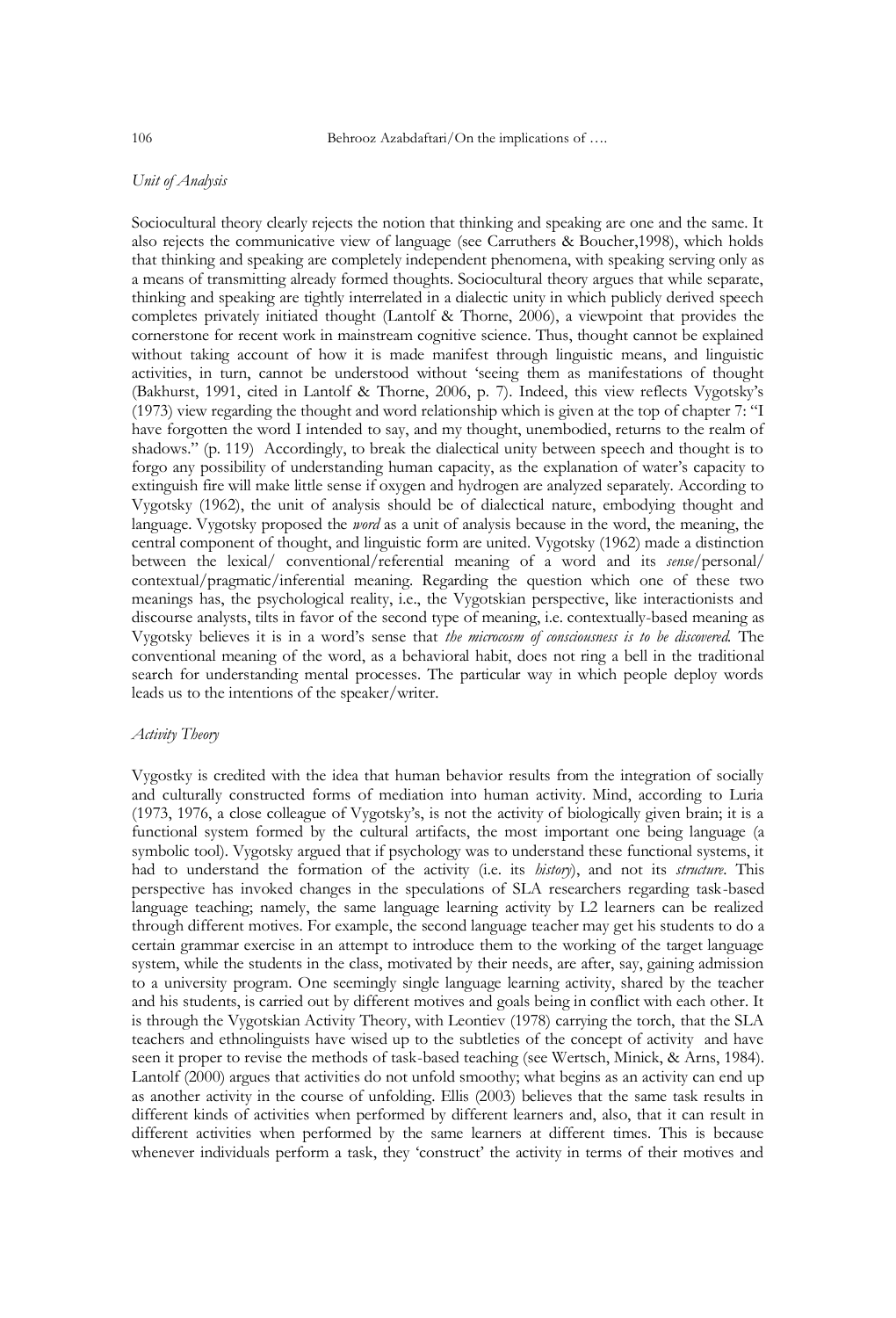goals, which can vary. Donato (2000, p. 44), in the same vein, has derived the following regarding task-based teaching:

a) Tasks are not generalizable because activities vary according to participants and circumstances.

b) Tasks do not manipulate learners to act in certain ways because participants invest their own goals, actions, cultural background, and beliefs into tasks and transform them.

c) A seemingly irrelevant, trivial task can, in fact, supply important forms of mediation, helping students to gain control over language and task procedure.

d) Teachers need to focus less on task outcomes and more on students" orientation and multiple goals during the conduct of classroom tasks.

In the light of foregoing discussion, teachers have to realize that they need to ascertain what motives learners bring to a task in order to understand the interactions that occur when the tasks are performed. Ellis (2003, p. 184) strikes the same note when he posits the view that much of the task-based teaching research that has taken place to date is seriously at fault. It is generally held that classroom tasks should be structured in such a way that they pose an appropriate challenge by requiring learners to perform functions and use language that enable them to dynamically construct ZPDs (Ellis, 2003, p. 179). To say it differently, from SCT perspective, it is not tasks themselves that create the context for learning, but rather the way the participants carry out the task. As such, the task is simply a tool that can be used by the participants for the teacher to identify where assistance can be profitably provided in order to enable appropriate ZPDs to be created.

My own contention is that language teaching tasks should serve as a means to relieve the language learner of attending consciously to language forms and help him focus on the ways of conducting natural verbal interactions with whoever has the invested interest in the performance of the task at hand. The unitary concept of activity challenges the compartmentalization of social and psychological aspects of language learning. The dividing wall between language and mind in previous schools of psychology disappears in favor of paradigm which allows these to negotiate (Mitchell & Myles, 2004). To put it in other words, individual *versus* society dichotomy is replaced by individual *in* society. This position of Vygotsky's regarding the interrelationship between society and mind is also visible in Vygotsky"s belief in the fusion of *content* and *form* when he discusses the aesthetic value of artistic creation in his famous book *The Psychology of Art* (1971). As further evidence to the integrity of Vygotsky"s ideas, he disputes the distinction made between the surface performance and underlying competence in social interactions (Mitchell & Myles, 2004). In SCT, knowledge is use, and use creates knowledge. In this view of learning, then, the distinction between "use" of the L2 and "knowledge" of the L2 becomes blurred (Ellis, 2003, p. 176). As such, the various terminologies in SLA literature such as inductive/bottom-up approach versus deductive/top-down approach, linguistic competence versus communicative competence, language usage versus language uses, reference rules versus expression rules and so on turn out strange bed fellows in the whole-language view which is the trademark of Vygotskian approach to second language teaching.

Going deeper into the Vygotskian tradition of language instruction, we realize that SCT replaces independent measures of the *accumulation* of knowledge, dominated in cognitive approaches, with an orientation toward *participation* metaphor for learning. The adoption of participation as the prevailing metaphor for learning defies the distinction between cognition and affect, brings social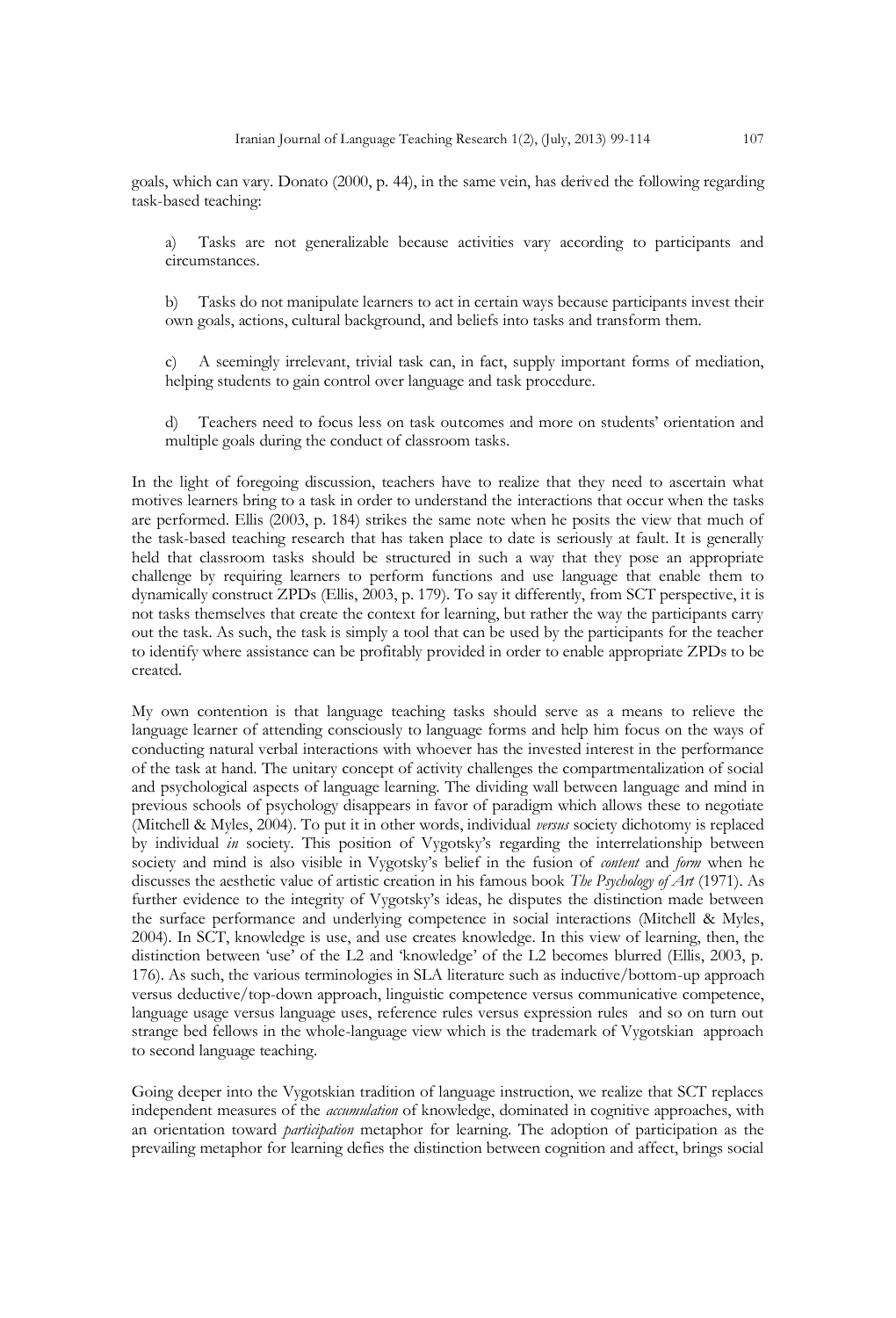factors to the fore, and thus deals with an incomparable wider range of possibly relevant aspects of second language acquisition (Donato, 2000).

#### **Collaborative models versus message models of communication**

Underling the construct of L2 input and output in modified interaction is the "message model of communication" which presumes that the goal of communicative language use is successful sending and receiving of linguistics tokens. Dunn and Lantolf (1998) argue that this model is based on the "conduit metaphor", which presumes that ideas are objects, language is a container, and communication is sending and receiving the exact intended message. In these primitive speculations on production and reception of language, the processes are seen as mirror-image processes in which the speaker"s message, as acoustic phenomenon, is carried over to the hearer and decoded as a replica of the speaker's message. According to Sayavaara (1985), this view involves a serious defect. Both the production and the perception of language are creative. The communication between two interlocutors is based only partially on linguistic rules; it is also based on the principles of negotiation of meaning in verbal interaction. As a result, theoretical linguistic model cannot be sufficient for the description of second language speech processing. The linguist's description of the linguistic system functioning in such an interactive process cannot catch the creative aspect, and the rules that are made by participants. The speaker's meaning does not yield to codification because such meaning depends on context, and contexts of language uses are indefinite. In other words, language behavior most often defies linguistic rules; it has its own territory beyond the confines of linguistic sovereignty. Sajavaara (1985, p. 89), also, strikes the same note where he says linguists, in their description of verbal codes, have overlooked: a) the dynamism of the contexts in which the language is used for communication, b) the identities, histories, and systems of beliefs, and c) the requisites of whole-language used for communicative purposes (Sajavaara & Lehtonen, 1979, 1980). It is interesting to note that several decades ago Vygotsky sounded the toll of demise for such a perspective by bringing to light the 'dialogic' nature of verbal interaction.

While teaching approaches informed by cognitive and mentalist theories to the effect that language learners can be understood without taking into account their active and purposeful agency, Second Language Teaching (SLT) highlights the fact that no account of experimental or instructional manipulation can deflect "the overpowering and transformative agency" embodied in the learner (Donato, 2000). Second language learners come to the classroom with different personal histories, replete with values, assumptions, beliefs, rights, duties, and obligations. This depiction of the learner rejects the picture of an isolated one who is dissociated from the wider cultural institutes and historical conditions within which he has thrived. In SCT, specifically in ZPD, scaffolding is seen as feature of a more general characteristic of "dialogic discourse contingency". This refers, according to Ellis (2003), to the way in which one utterance is connected to another to produce coherence. Van Lier (1991, p. 15) interprets "*contingency'* as an essential ingredient making the transformation of social processing into cognitive processing possible. Drawing on this view, Ellis (2003, p. 182) observes that contingency constitutes an important condition for learning through social interaction, and that scaffolding serves as one of the chief means of achieving it with low proficiency learners.

Motivated by such a perspective, researchers in the field have explored different aspects of classroom discourse and how it can contribute to the development of second language learning. For instance, Walsh (2002) has examined the ways in which teachers, through their choice of language forms, motivate or demotivate students" participation in face-to-face classroom communication. Seedhouse (1979) has observed the relationship between pedagogy and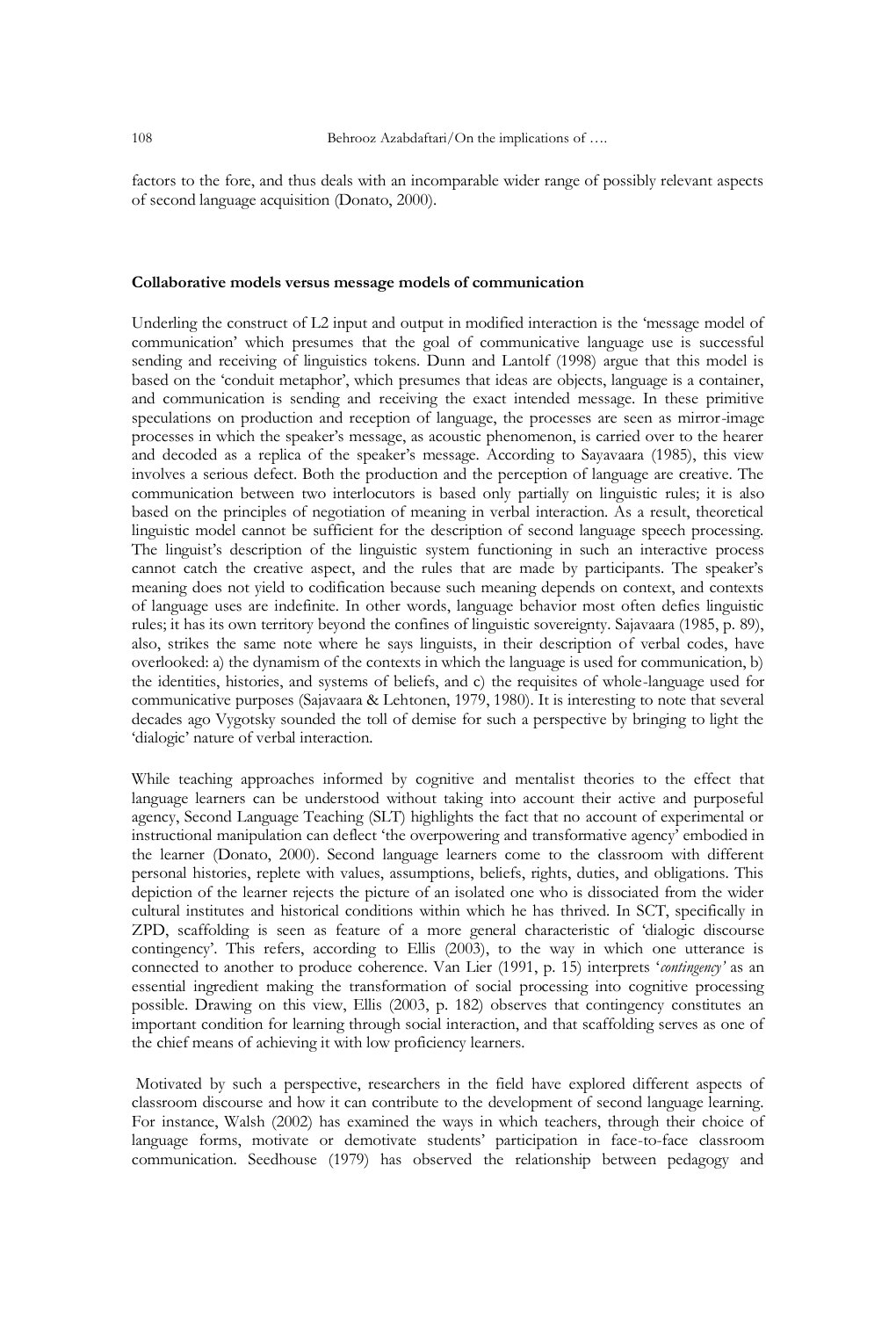interaction by analyzing numerous extracts from second language lessons and has proposed that it would be preferable for pedagogical recommendations to work in harmony with the interactional organization in the L2 classroom rather than in opposition to it. Murphey (2001) placed conversational shadowing in second language classroom within the Vygotskian sociocultural theory, arguing that interactive conversational shadowing gives rise to the type of conversational adjustments and negotiations that are thought to positively affect language acquisition, the view that reeks of "reduced register", characterizing motherese/caretaker speech, foreigner talk, interlanguage, pidgin, creole … , in all of which, some structural and lexical modifications take place in order to make the communication hold on.

In line with child's first language acquisition, the L2 learner's deviations from target language norms, i.e. ungrammaticality and pragmatic and lexical failures, from the sociocultural perspective, are not considered as flaws or signs of imperfect learning, but ways in which learners attempt to establish new identities and gain self-regulation through linguistic means. In SCT, learners" errors are not treated as signs of failure [the belief that was held by behaviorists, nor as signs of success, as Corder (1967) maintained], rather they represent the student's attempts to gain the freedom to create messages (Dunn & Lantof, 1998, p. 427). Regarding the relative effects of different types of negative feedback, Carroll and Swain (1993) have observed that the effectiveness of negative feeback depends, to a large extent, on the type of negative feedback. More recently, some researchers have taken a different stance on the issue of feedback in L2 learning by looking at the question from the perspective of sociocultural theory of learning. Aljaafreh and Lantolf (1994), for example, argue that the focus of corrective feedback should be more on the social relationship involved in the context of interaction. That is to say, error correction is considered as a social activity involving joint participation and meaningful transactions between learner and the teacher.

#### **Conclusion**

Since 1980s, following proliferation of child first language acquisition in 1970s, the communicative approach to L2 teaching has been in vogue in progressive school settings. As decades went by, a new perspective of L2 instruction tipped the scale at a theory of second language instruction which is informed by Vygotsky"s ideas, heralding in radical changes in our accustomed thinking about L2 instruction. Traditionally, L2 learners are generally assigned texts to read, topics to write on, grammar exercises to do, disconnected sentences to translate from L2 to L1 or vice versa, and tests to take at the end of the course. All these students" activities take place under the guidance of the teacher, a central figure, who orchestrates learning activities. This macrodescription of the classroom teaching-learning activities, if not true in some developed countries, concords well with most of the English language teaching classes in the school settings in developing countries including Iran. In these classes connected discourse occurs so rarely that observation barely detects any trace of achievement and hardly can one see any acceptable image of serious interactive teaching even in more effective classrooms. Gallimore and Tharp (1996, p. 175) argue that "if we are to build a theory of teaching, evidence must come from elsewhere than schools". They believe the most effective teaching occurs in other settings of socialization, from child rearing to employee-training programs. From these teaching-learning interactions in nonschooled settings, teachers can derive principles of effective L2 teaching. Such a set of principles, according to the authors, will constitute an integrated Vygotskian theory of education. It is generally held that today, on the whole, contemporary teaching research is atheoretical (Good & Weinstein, 1986). A theory of education must account for and predict how teaching can be informed to make possible the application of Vygotskian perspectives in the field of L2 teaching. A word of caution: interactive teaching cannot be implemented unless the educational system and formal schooling undergo radical administrative changes. The fact is that we teachers of second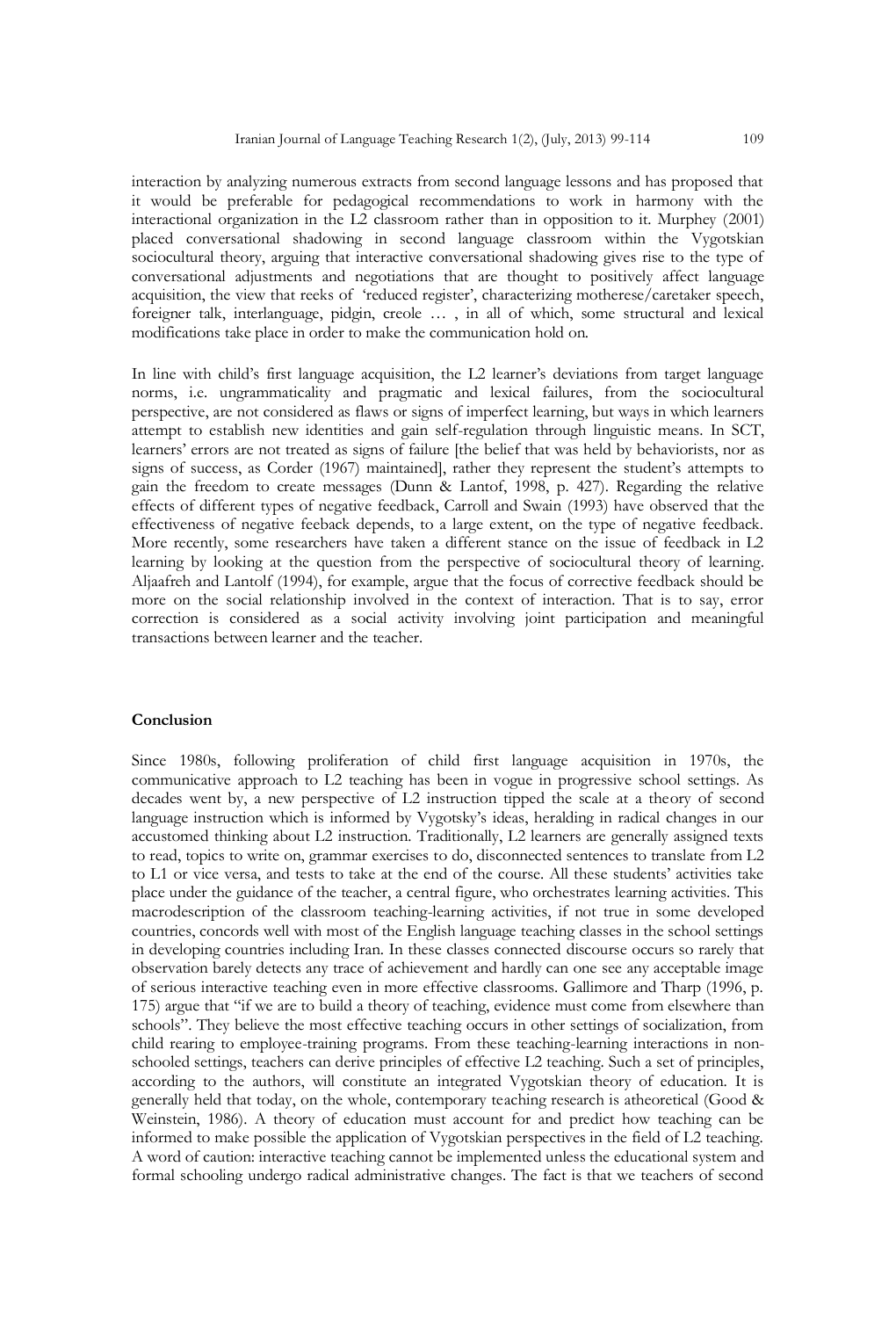language are aware of the theories, principles and methods of L2 teaching but in practice these are given short shrift because social and cultural constraints obstruct the application of progressive educational ideas. It will take rather some long time for the Vygotskian sociocultural theory to make its way to second language teaching classes in developing countries. To do justice to the topic, SLA is indebted to SCT because this theory has generated viable viewpoints and has helped us to think differently about the process of acquiring and using L2.

Vygotsky sounded the clarion call to action at the beginning of the  $20<sup>th</sup>$  century and we now on the verge of a new millennium hear the resonance of the call in some of the second languages classes, but still there are many more L2 classes that need to toe the mark and act up to the Vygotskian educational principles. This is by no means to claim that this theory is the panacea for all the problems in language teaching. Certainly, there is room for much research in second language instruction. Research in SLA will fizzle once we have the naïve belief that we have sorted out all the problems besetting SLA and have the cure at our finger's tip. Lantolf (2002, p. 113) believes that "four areas are important in SCT and require more explorations when applied in SLA: (1) the function language plays in SLA, (2) the appropriation and use of gestures in an L2, (3) the effectiveness of peer mediation on learning, and (4) activity theory."

Let's keep our ears to the ground for the genuine effects of SCT on SLA. The studies conducted so far in this line are promising, indicating that we are on the right tack. Or is it a will-o"-the wisp?

#### **References**

- Aljaafreh, A. & Lantolf, J. P. (1994). Negative feedback as regulation and second language learning in the zone of proximal development. *The Modern Language Journal,* 78, 462-483.
- Asher, J. (1977). *Learning another language through actions: The complete teacher's guidebook.* Los Gatos, CA: Sky Oaks Productions.
- Azabdaftari, B. (2007). On the sources of child-adult differences in second language acquisition. In Leonor Scliar-Cabral (Ed.), *Psycholinguistics: Scientific and technological Challenges* (pp. 195-207). Porto Alegre: Edipucrs.
- Azabdaftari, B. (2000). *A glance at the history of the methods of foreign language instruction*. Islamic Azad University – Tabriz Branch, Iran.
- Azabdaftari, B, (1998). A study of the impliccations of child first language acquisition for second language teaching. *Rassengna Italiana di Linguistica Applica*, *2-3*/98.
- Banathy, B. H, Trager, E. C., & Waddle, C. D. (1966). Use of contrastive data in foreign language course development. In A. Valdman (Ed.). *Trends in modern language teaching* (pp. 35-56). New Yourk: McGraw Hill.
- Brown, H. D. (2001). *Teaching by principles: An interactive approach to language pedagogy*. Regents: Prentice-Hall.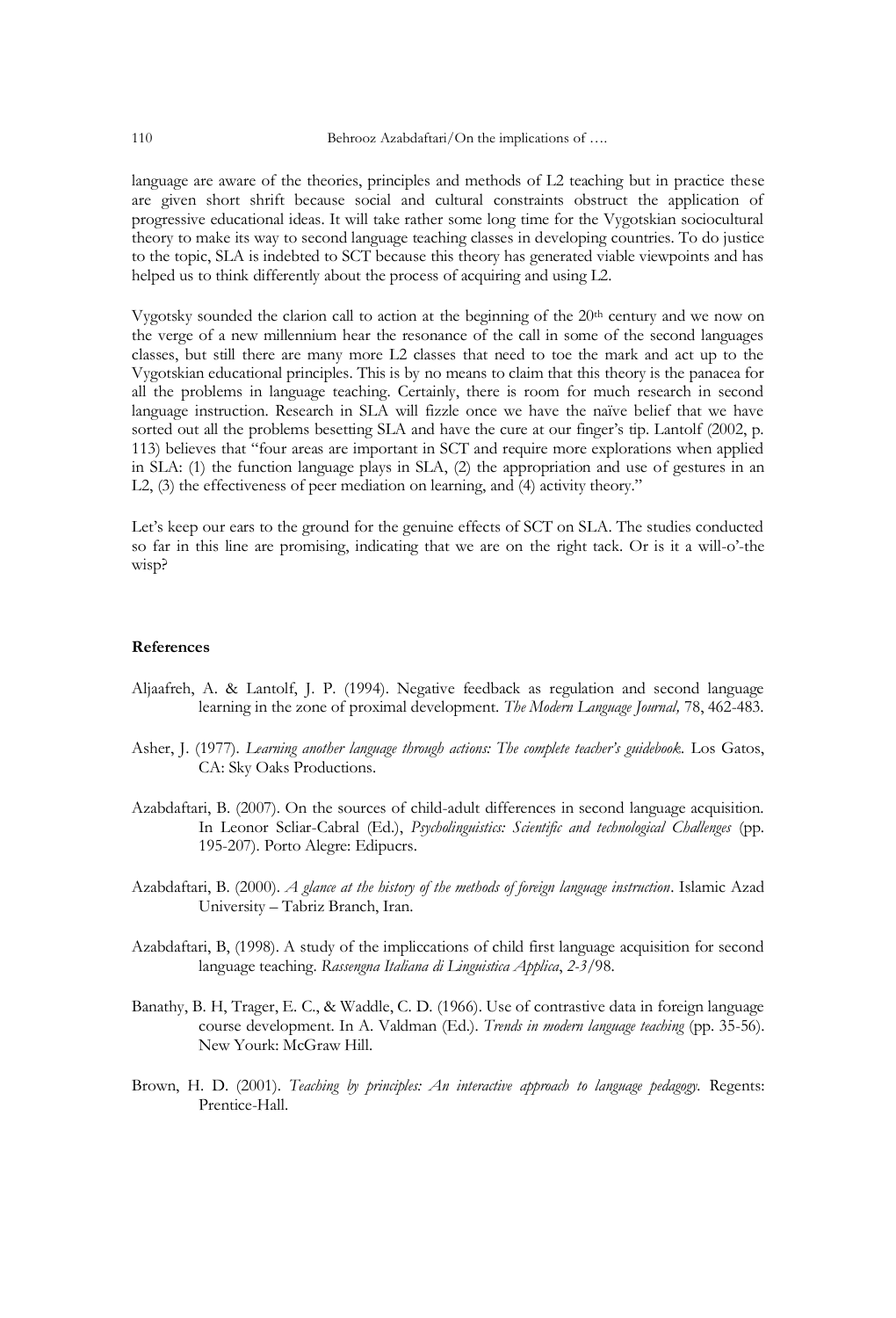- Carroll, S., & Swain, M. (1993). Explicit and implicity negative feednack: An empirical study of the learning of linguistic generalization. *Studies in Second Language Acquisition,* 15, 357- 386.
- Carruthers, P., & Boucher, J. (1998). Introduction: Opening options. In P. Carruthers & J. Boucher (Eds.). *Language and thought; Interdisciplinary themes*. Cambridge: Cambridge University Press.
- Chastain, K. (1988). *Development in second language skill: Theory and practice*. Harcourt Brace: Jovanovich Publishers.
- Chomsky, N. (1968). *Language and Mind*. New York: Harcourt, Brace and World.
- Chomsky, N. (1966). Linguistic theory. In R. G. Mead, Jr. (Ed.). *Language teaching in broader contexts*. Middlebury, Vt.: Northeast Conference.
- Chomsky, N. (1959). A review of B. F. Skinner"s verbal behavior. *Language,* 35, 26-58.
- Chomsky, N. (1965). *Aspects of the theory of syntax*. Cambridge, Mass.: MIT Press.
- Corder, S. (1976). The study of interlanguage. In *Proceeding of the Fourth International Congress in Applied Linguistics.* Munich: Hochschulverlag.
- Corder, S. (1967). The significance of learners" errors. *International Review of Applied Linguistics, 6*(1), *2-18.*
- Cross, T. (1978). Mothers" speech and its association with the rate of linguistic development in young children. In Waterson and Snow (Eds.), *The development of communication*. London: Wiley.
- Curran, C. A. (1972). *Counseling-learning: A whole person model for education*. New York: Grune and Stratton.
- Davydov, V. V. (1982). Ausbildung der Lerntatigkeit bei Schulern [Developing of learning activity]. In V. V. Davydov, J. Lomsscher, & A. K. Markova (Ed.). *Ausbildung der terntatigkeit bei Schulern* (pp. 14-27). Berlin: Volk and Wissen.
- Davydov, V. V. (1977). *Arten der Verallgemeinerung im Unterricjt* [The Art of Generalizing Instructions]. Berlin: Volk and Wissen.
- Donato, R. (2000). Sociocultural contributions to understanding the foreign and second language classroom. In J. Lantolf (Ed.). *Sociocultural theory and second language learning*. Oxford: Oxford University Press.
- Doughty, C. J., & Long, M. H. (2005). *The handbook of second language acquisition*. Blackwell Publishing.
- Dunn, W., & Lantolf, J. P. (1998). Vygotsky's zone of proximal development and Krashen's i+1: incommensurable constructs, incommensurable theories. *Language Learning Journal, 411- 442.*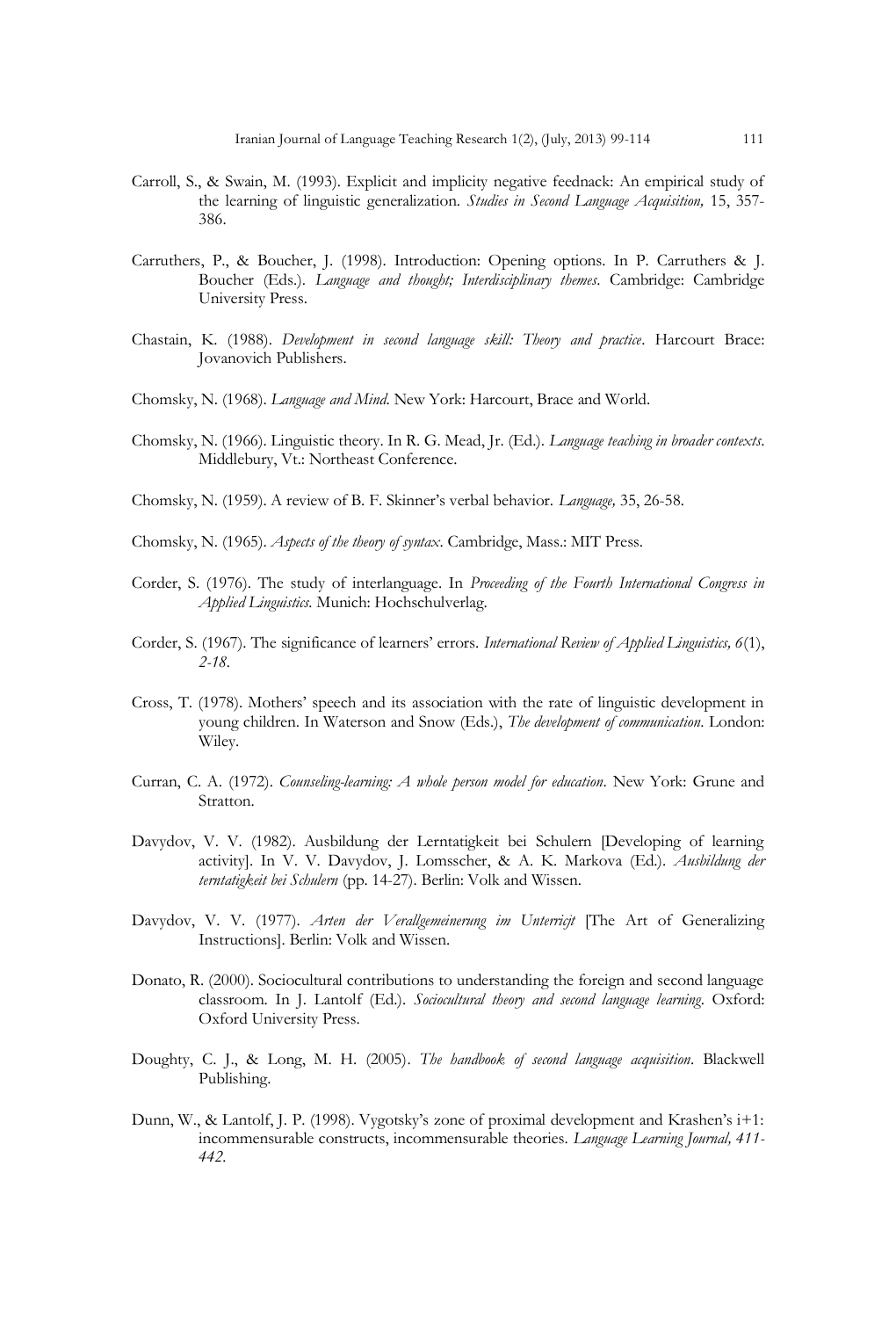Elkonin, D. B. (1980). *Psicologia del juego* **[**The Psychology of Art]. Madrid: Visor.

- Ellis, R. (2003). *Task-based language learning and teaching*. Oxford: Oxford University Press.
- Ellis, R. (1980). Enabling factors in adult-child discourse. *First Language*, 7, 46-82.
- Gallimore, R. & Tharp, R. (1990).Teaching mind in society: Teaching, schooling and Literate discourse. In L. C. Moll (Ed.). Cambridge: Cambridge University Press.
- Gattegno, C. (1972). *Teaching foreign languages in schools: The silent way*. New York: Educational Solutions.
- Good, T. L., & Weinstein, R. S. (1986). Schools make a difference: Evidence, criticism and new directions. *American Psychologist, 41*(10), 1090-1097.
- Goodman, Y. M., & Goodman, K. S. (1999). Vygotsky in a whole-language perspective. In L.C. Moll (ERd.), *Vygotsky and Education* (Ed.), Cambridge: Cambridhe University Press.
- Halliday, M. (1978). *Language as a social semiotic*. London: Edward Arnold.
- Hatch, E. (1978a). *Second language acquisition*. Rowley, Mass.: Newbury House.
- James, C. (1981). The transfer of communicative competence. In Jacek Fisiak (ed.) *Contrastive linguistics and the language teacher.* Oxford: Pergamon Press.
- Krashen, S. (1997). *Foreign language education: The easy way*. Culver City, CA: Language Education Associates
- Krashen, S. (1982). *Principles and practice in second language acquisition*. Oxford: Pergamon Press.
- Lantof, J. P., & Thorne, S. L. (2006). *Sociocultral theory and the genesis of second language development*. Oxford: Oxford University Press.
- Lantolf, J. (2000). *Sociocultural theory and second language learning*. Oxford: Oxford University Press.
- Leontiev, A. N. (1959/1981). *Problems in the development of mind*. Moscow: Progress.
- Leontiev, A. N. (1978). *Activity, consciousness, and personality*. Eaglewood Cliffs, NJ: Prentice-Hall.
- Lompscher, J. (1985). *Personlichkeitsentwickiung in der Lerntatigkeit* [Personality Development through Learning Activity] (Ed.). Berlin: Volk and Wissen.
- Lompscher, J. (1984). Problems and results of experimental research on the formation of theoretical thinking through instruction. In M. Hedegaard, P. Hakkarainen, & V. Engestrom (Eds.). *Learning and teachingon a scientific basis* (pp. 293-357). Aarhus: Aarhus University.
- Long, M. (1993). Assessment strategies for second language acquisition theories. *Applied Linguistics, 14*(3), 225-49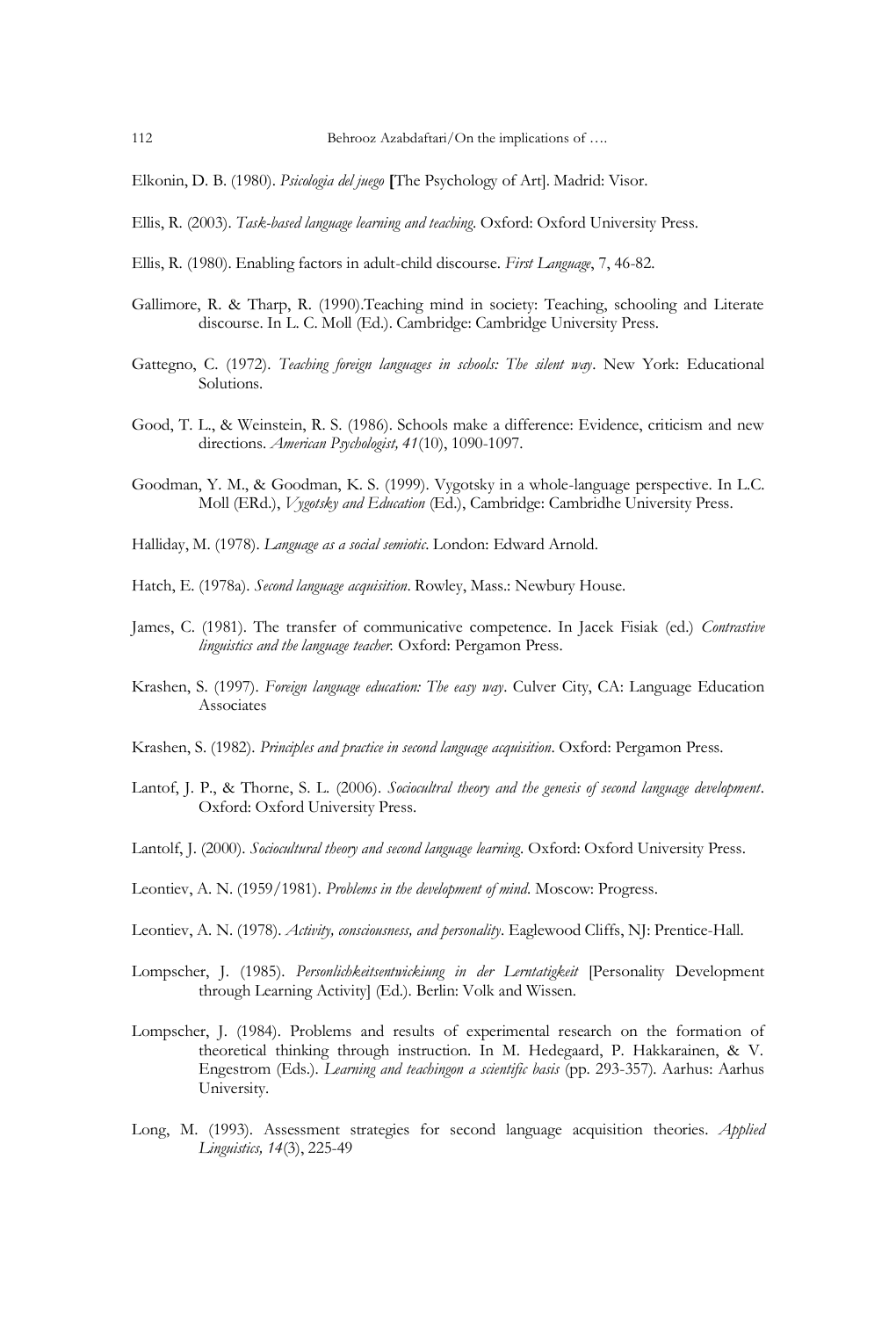- Lozanov, G. (1979). *Suggestology and outlines of suggestopedy*. New York: Gordon and Breach Science Publishers.
- Luria, A. R. (1973). *The working brain: An introduction to neuropsychology*. New York, NY: Basic Books.
- Luria, A. R. (1976). *Cognitive development: Its cultural and social foundations*. CambridgeMA: Harvard University Press.
- McNeill, D. (1966). Developmental psycholinguistics. In F, Smith and G.A. Miller (Eds.), *The genesis of language: A psycholinguistics approach*, Cambridge: MIT Press.
- Mitchell, R., & Myles, F. (1998). *Second language theories*. London: Edward Arnold.
- Moll, L. C. (1999). *Vygotsky and education*. Cambridge: Cambridge University Press.
- Murphey, T. (2001). Exploring conversational shadowing. *Language Teaching Research, 5*(2), 128- 155.
- Nelson, K. (1996). *Language in cognitive development: The emergence of the mediated mind*. New York: Cambridge University Press.
- Ochs, C. (1986). *Culture and language acquisition: Acquiring communicative competence in a Western Samoan village*. Cambridge: Cambridge University Press.
- Rogoff, B. (1990). *Apprenticeship in thinking, cognitive development in social context*. New York: Oxford University Press.
- Rutherford, W. (1982). Markedness in second language acquisition. *Language Learning, 32*, 85-107.
- Sajavaara, K. (1985). Contrastive Linguistics: Past and present. In J. Fisiak (Ed.), *Contrastive linguistics and the language teacher.* Oxford: Pergamon Press.
- Sajavaara, K., & Lehtonen, J. (1979). Prisoners of code-centered privacy: Reflections on contrastive linguistics and related disciplines. In K. Sajavaara & J. Lehtonen (Eds.). *Papers in discourse and contrastive discourse analysis*. *Jyvaskyla Contrustive Studies* 5. Jyvaskyla: Depatment of English.
- Schank, R., & Abelson, R. (1989). *Scripts, plans, goals, and understanding: An inquiry into human knowledge structures*. Hillsdale, NJ: Lawrence Erlbaum Associates.
- Seedhouse, P. (1979). The case of missing 'no': The relationship between pedagogy and instruction. *Language Learning, 43*(3), 547-583.
- Selinker, L. (1972). Interlanguage. *International Review of Applied Linguistics,* X, 209-30.
- Van Lier, L. (1991). Inside the classroom: Learning process and teaching procedures. *Applied Language Learning,* 2, 9-69.

Voloshinov, V. N. (1973). *Marxism and the philosophy of language*. New York: Seminar Press.